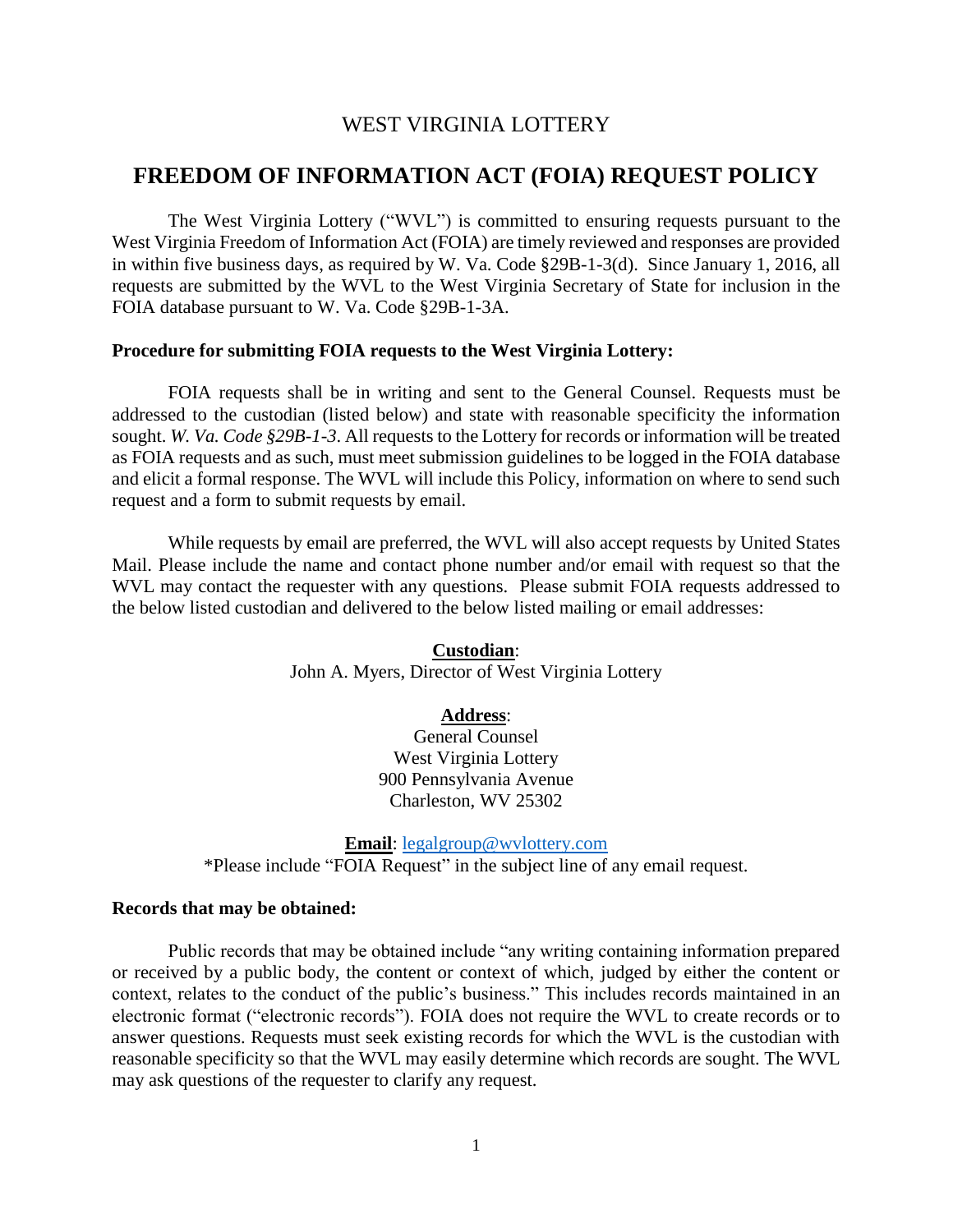The WVL will not provide records or data it maintains on behalf of any other governmental entity. If the WVL is not the "custodian" of the public records requested, it will make an effort to notify the requester of the possible identity of the actual "custodian." If the WVL determines preparing and providing a response is unduly burdensome, the WVL will notify the requester and ask the requester to narrow or reduce the scope of the request at issue. If the request remains unduly burdensome, the WVL will issue a written statement explaining the reasons why it is not providing the requested records, in whole or in part.

Electronic records on state computer systems are not viewable on the systems by requesters. The WVL shall print or make electronic records available in an electronic media format (CD, adobe, USB drive, etc.). The WVL will make a reasonable effort to provide the records requested in the preferred format if such format does not result in an undue burden being placed on the WVL.

If a requester asks to inspect available records, a mutually acceptable date and time will be set for inspection at the WVL offices. WVL staff will remain with the records during any inspection. Hours for inspection of records will be 9:00 am through 4:00 pm on state business days. No fees will be assessed for requests to view records, although fees will be associated with the duplication of reviewed records (**NOTE**: The inspection procedure may be impacted by COVID-19 protocols).

The WVL reserves the right to assert any exemption allowed by law and as set forth in W. Va. Code §29B-1-4. If a record requested contains information exempt from disclosure under FOIA, the WVL shall attempt to redact the exempt information. If an entire record is exempt from disclosure, the WVL will deny your request and will state the reason for any denial in its written response to the initial request.

#### **Fees**:

There are no fees to submit a FOIA request. However, the WVL does impose fees on certain requests based on the nature of the request and whether the production of the response is burdensome and/or expensive.

| <b>Method of Production</b>                    | Fee                |
|------------------------------------------------|--------------------|
| Per-page duplication reimbursement             | \$0.20             |
| Per USB flash drive                            | \$10.00            |
| Per CD charge                                  | \$0.20             |
| Per High Capacity USB flash Drive (1TB)        | \$100.00           |
| Postage or Shipping                            | <b>Actual Cost</b> |
| List of Lottery Retailer and Agent (regardless | \$130.00           |
| of method of production)                       |                    |
| List of LVL Retailer, Operator, Service        |                    |
| Technician, or any combination (regardless of  | \$130.00           |
| method of production)                          |                    |

The following is a table of fees charged by the WVL for providing records: